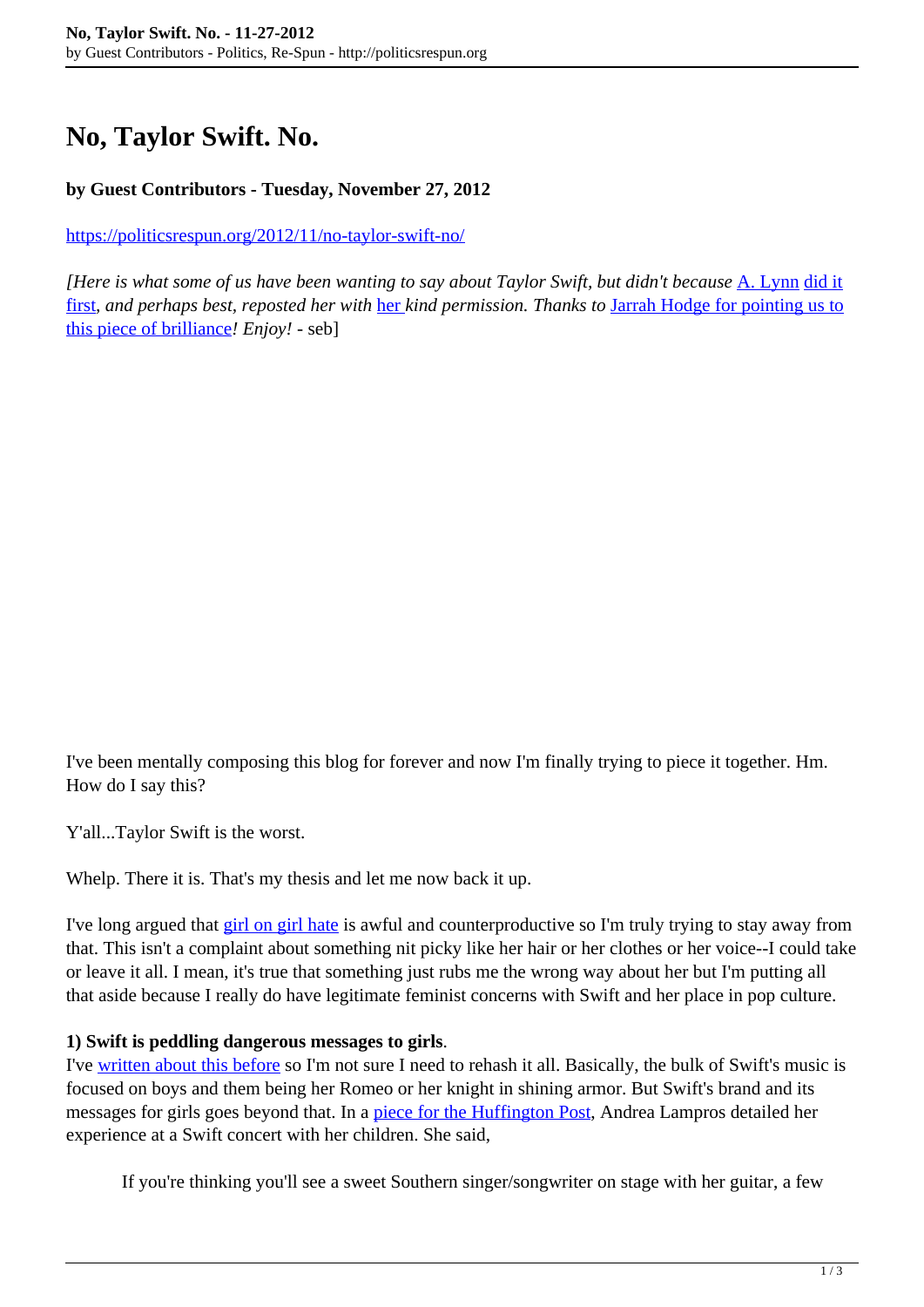pretty dresses, and simplistic but heartfelt lyrics, you won't. The overwhelming message of the Swift concert to the sea of girls ages 5 to 55: be pretty, be conventional, be quiet (well, it's OK to scream for me), and definitely put on some lipstick.

...The scene was sweet until you got to the CoverGirl stands (Swift is a CoverGirl) where girls of all ages sat on stools before stage mirrors to receive makeovers -- perhaps selecting the lip and eye colors that Taylor wears.

...The message -- you're not really beautiful until you cake your tiny, pre-pubescent face with makeup -- wasn't the empowering one I had envisioned.

...I didn't expect Taylor Swift to make any radical, edgy, feminist remarks, but I also didn't expect Gidget meets the Little Mermaid. What an incredible platform for Swift to say something as simple as "Girls rock!" or something even crazier like "Love yourselves!" Instead, she finished each song by looking wide-eyed into the crowd and noting how "amazing" it was that so many people came to the show and how "beautiful" everyone looked (incredible how she could see people with all those lights in her eyes).

# **2) She believes in the post-feminist myth**.

Lampros wrote that piece in 2009, and now having heard Swift's recent comments about feminism, I'm not surprised that her concert in no way challenged the super typical pretty, pretty princess messages that girls receive in their daily lives. When asked about feminism Swift said, "I don't really think about things as guys versus girls. I never have. I was raised by parents who brought me up to think if you work as hard as guys, you can go far in life."

This type of post-feminist nonsense is commonly peddled by people who have never really examined gender but who are asked about feminism and taken off guard. I expect that Swift is in that boat. Knowing her songs and persona, it's no surprise that Swift doesn't "get" feminism (It would have been really shocking if she DID, especially given that there are so many voices, specifically [other pop singers](http://www.nerdyfeminist.com/2009/03/that-damn-dirty-f-word.html), disparaging it as well.) Jessica Wakeman at **The Frisky** pretty nicely summarized my thoughts on Swift's comments.

Are we surprised that Taylor Swift doesn't really consider herself a feminist? Not really. But it's still completely dismaying that "guys versus girls" and that when women don't succeed it's because we just didn't work hard enough is apparently what she thinks feminism is.

And you see, this is but yet another message that Swift is saying to girls...she's quite literally telling them that she's not into feminism because it views men as an adversary. It's absurd. And if you think her audience *isn't* listening or paying attention to her every action, you obviously haven't been around a tween girl lately.

## **3) Swift is specifically marketed at the youngest girls.**